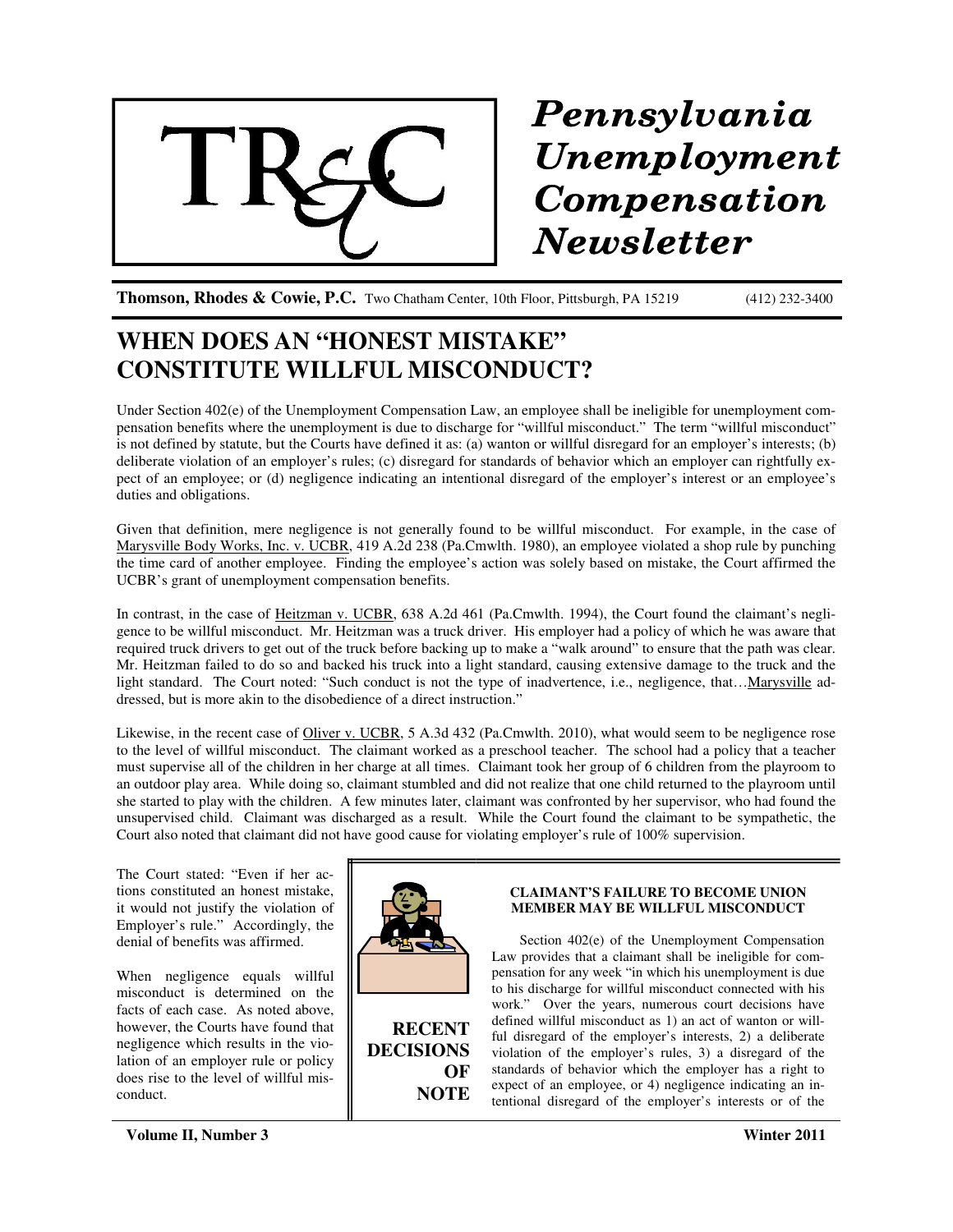employee's duties and obligations to the employer.

At the time of his hire, James Bryant was notified by Anderson Equipment Company that his position was subject to the terms and conditions of Anderson's collective bargaining agreement (CBA) with the International Union of Operating Engineers. Under the CBA, all employees must become members of the Union and Anderson may not employ non-union workmen for more than 90 days. Bryant failed to pay his initiation fee and union dues, despite verbal and written notice that he must do so. Employer thus terminated his employment after 90 days.

Claimant's application for unemployment compensation benefits was denied. The Commonwealth Court upheld that denial, noting that employer had a rule requiring new employees to join the union under the CBA, that rule was reasonable, and claimant failed to comply with it. Therefore, employer met its burden of establishing willful misconduct. The burden then shifted to claimant to establish that he had good cause for violation of employer's rule. Here, claimant simply failed to save money to make the necessary payments, despite receiving his salary up to the date of his termination. Claimant argued that he needed the funds to purchase Christmas presents for his family. The Court was not persuaded.

The complete opinion may be found at *Anderson Equipment Company v. UCBR, 994 A.2d 1192 (Pa. Cmwlth. 2010).* A copy of the opinion may also be requested at  $uc@trc-law.com$ .

#### **"EMPLOYEE" OR "INDEPENDENT CONTRACTOR?"**

In accordance with Section 402(h) of the Unemployment Compensation Law, an individual is ineligible for benefits for any week in which he or she is engaged in self-employment. "Self-employment" is not defined in the law. There is a presumption that one who performs services for wages is an employee and not an independent contractor. This presumption may be overcome if the alleged employer proves that the claimant was (a) free from control and direction in the performance of the work, where the ability to control and not actual control is determinative; and (b) as to such services, was customarily engaged in an independent trade or business.

Marci Schneider, a lawyer, was denied unemployment compensation benefits when her association with Treadwell Law Offices ended on January 6, 2009. Schneider began performing services for Treadwell in 2003. Overtime, her work for Treadwell increased and Schneider began to scale back her work for private clients. The evidence showed that Treadwell did not require Schneider to work specific hours. Schneider was free to accept work from her own private clients. Treadwell did not pay Schneider's expenses. Treadwell did not supervise Schneider in the performance of her work or provide her training. No taxes were deducted from Schneider's pay.

The Commonwealth Court upheld the denial of benefits based upon Schneider's status as an independent contractor. A complete copy of the Court's opinion may be obtained at *Schneider v. UCBR*, *\_\_\_ A.2d \_\_\_, 2010 WL* *2441029 (Pa. Cmwlth. 2010)* or by sending an email request to uc@trc-law.com*.*

#### **SLEEPING ON THE JOB FOUND NOT TO BE WILLFUL MISCONDUCT**

Charlene Heeney, who was diagnosed with sleep apnea, a condition which would cause her to fall asleep without realizing it, was employed as a "money room technician." Her duties included collecting money, distributing money to cashiers and performing banking transactions. Working the 3:30 PM to midnight shift, claimant would sit in the money room for hours at a time with nothing to do, causing her to become drowsy. She requested additional work to help keep her awake, but was provided with only two small assignments. After being found sleeping in the money room on 4 occasions, Heeney was terminated pursuant to a work rule that proscribes sleeping on duty.

Heeney's application for unemployment compensation benefits was denied by the local service center on the basis that she had engaged in willful misconduct. The Unemployment Compensation Board of Review relied on claimant's testimony to determine that, because she suffered from a medical condition that caused her to fall asleep, her doing so did not constitute willful misconduct.

The Commonwealth Court agreed. Physical illness can constitute good cause for a claimant's noncompliance with an employer's directive. Moreover, the Court noted that Heeney recognized her problem and attempted to address it by requesting more work. She attempted to resolve her drowsiness problem in a responsible manner that protected the employer's interests. Consequently, clamant did not engage in willful misconduct.

The Court's opinion is published at *Philadelphia Parking Authority v. UCBR, 1 A.3d 965 (Pa. Cmwlth.* 2010). To request a copy, send an email to **uc@trc**law.com.

#### **PROOF OF VIOLATION OF SUBSTANCE ABUSE POLICY**

Pursuant to Section 402(e.1) of the Unemployment Compensation Law, an employer is required to demonstrate (1) that it had an established substance abuse policy and (2) that the claimant violated that policy. If an employer meets its initial burden, a claimant will be rendered ineligible for benefits unless the claimant is able to demonstrate that the employer's substance abuse policy is in violation of the law or a collective bargaining agreement (CBA).

Kevin Greer appealed the denial of his claim on the basis that his drug test results could not be considered by the Unemployment Compensation Board of Review because his employer failed to offer any testimony regarding the chain of custody for the samples taken from him. The Commonwealth Court agreed that a chain of custody must be proven before drug test results may be entered into evidence; however, in Mr. Greer's case, such proof was not necessary.

The Court noted that introducing drug test results into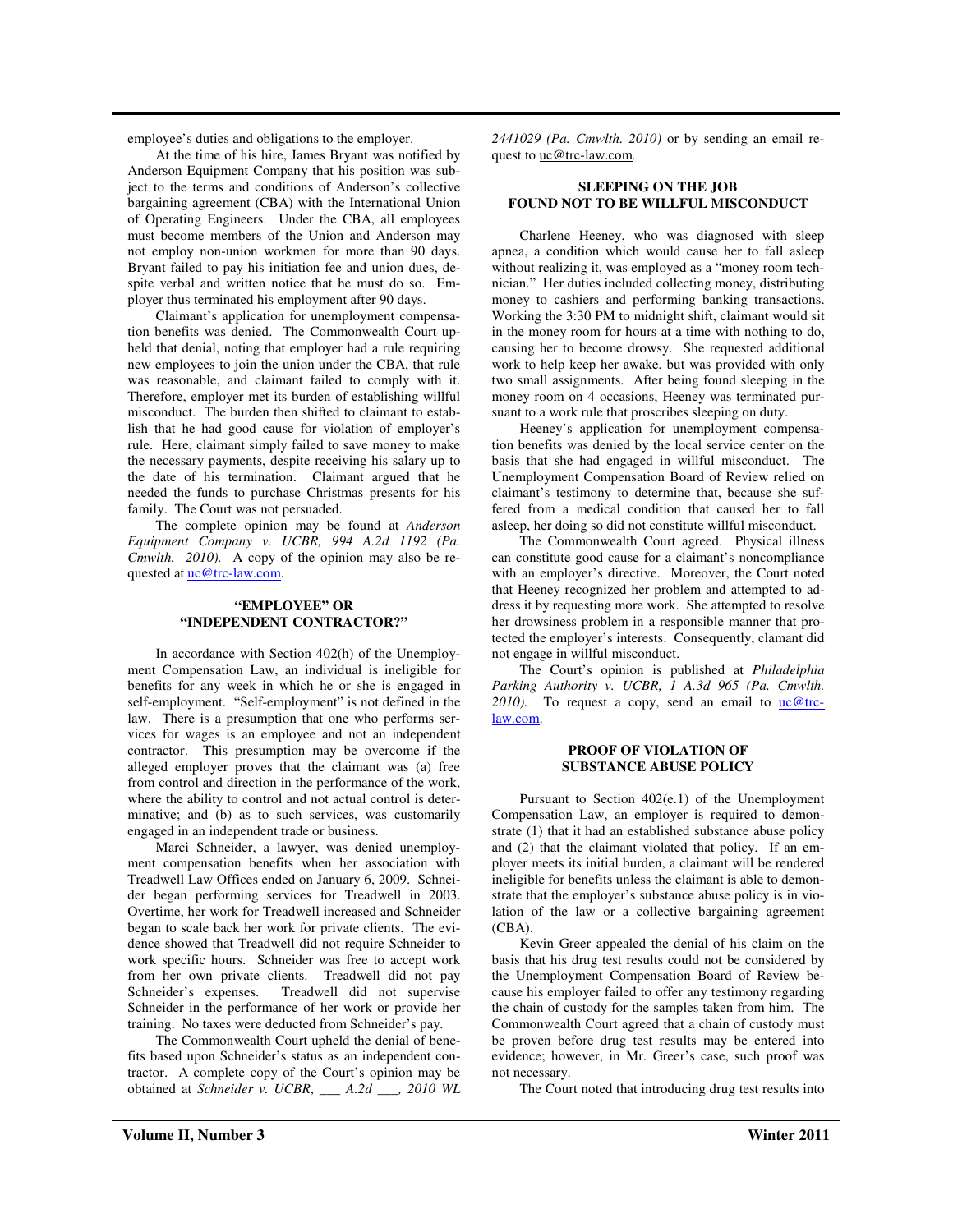evidence is not the sole means by which an employer can demonstrate a claimant violated its substance abuse policy. Violation of such a policy may also be established by a claimant's own admission that he or she violated the policy. Further, a claimant's failure to deny testing positive for drugs when confronted with test results by the employer may constitute an admission by silence.

In Mr. Greer's case, when his employer met with him to discuss his termination for violation of the substance abuse policy, not only did he fail to deny testing positive for drugs, but he also admitted to having a drug and alcohol problem and that he was seeking treatment. He also admitted before the Referee that he had ingested cocaine approximately one week prior to the date of the drug test.

The Commonwealth Court's decision affirming the denial of benefits may be found at *Kelvin Greer v. UCBR, 4 A.3d 733 (Pa.Cmwlth. 2010).* A copy will also be provided upon request to uc@trc-law.com.

#### **POSSIBLE LAYOFF OF CO-WORKERS NOT "NECESSITOUS AND COMPELLING REASON" TO QUIT**

If an individual's unemployment is due to "voluntarily leaving work without cause of necessitous and compelling nature," then that individual is ineligible for benefits under Section 402(b) of the Unemployment Compensation Law. What constitutes a "necessitous and compelling reason" has been the subject of much litigation.

Lloyd Smithies worked for Saint Goblin Ceramics & Plastics for over 43 years. In April 2009, employer offered an early retirement package to Smithies and 4 other senior employees in order to implement a workforce reduction. Employer's plan was to offer the package to its 5 most senior employees and then move down the seniority list until 5 employees accepted the package.

Smithies accepted the package knowing that continuing work would have been available to her as a high seniority employee. Nevertheless, she believed that if she continued working, then the 5 employees with the least seniority would have been laid off.

Because continuing work was available to Smithies, her application for unemployment compensation benefits was denied under Section 402(b) of the Law. Claimant appealed, arguing that her acceptance of the voluntary retirement package was not a voluntary quit because if she did not accept the package, another employee would have been furloughed. The Commonwealth Court did not agree.

"Necessitous and compelling cause" occurs under circumstances where there is a real and substantial pressure to terminate one's employment that would compel a reasonable person to do so. Here, claimant was not told by employer that *she* would be laid off or terminated if she did not accept early retirement. To the contrary, she knew that her employment would have continued.

To read the full opinion of the Court go to *Lloyd Smithies v. UCBR, 8 A.3d 1027 (Pa.Cmwlth. 2010),* or request a copy at  $\frac{uc@trc-law.com}{uc@trc-law.com}$ .

#### **ENTITLEMENT TO UC BENEFITS MAY NOT BE WAIVED**

Section 701 of the Unemployment Compensation Law states that: "No agreement by an employee to waive, release, or commute his rights to compensation, or any other rights under this act, shall be valid."

Rudolph Seneca was employed as a salesman by Pitt Chemical and Sanitary Supply. Upon his hire, Seneca signed a contract agreeing to meet certain sales quotas. Despite working to the best of his ability, Seneca failed to meet his sales quotas in 2009. Consequently, he was discharged.

In appealing the award of benefits to Seneca, employer argued that, given his agreement to meet the sales quotas and given his failure to do so, Seneca's actions were the legal equivalent of willful misconduct such that he should not be entitled to benefits. The Court was not persuaded, noting that it is the Law that determines a claimant's eligibility for unemployment compensation, not the employer.

A copy of the Court's succinct opinion, published at *Pitt Chemical and Sanitary Supply Company, Inc. v. UCBR, 9 A.3d 274 (Pa.Cmwlth. 2010),* may be requested at uc@trc-law.com.

#### **DISCHARGE FOR CONDUCT OUTSIDE THE WORKPLACE??**

Must an employer, who discharges an employee for conduct that: 1) occurred outside the workplace, 2) violated the employer's no-drug work rule, and 3) violated a last chance agreement signed by the employee, also prove that the conduct in question directly affected the employee's workplace performance before benefits will be denied to the employee?

The Commonwealth Court recently addressed this issue in the case of *Troy Maskerines v. UCBR, \_\_\_ A.2d \_\_\_, 2011 WL 6159 (Pa.Cmwlth. 2011).* When an employee is fired for off-premises conduct, the employer may or may not bear the burden of proving that the offpremises conduct had a direct impact on the claimant's work performance.

Where an employer seeks to deny a discharged employee unemployment compensation benefits *pursuant to Section 3* of the Unemployment Compensation Law, the employer does bear the burden of showing that the alleged misconduct directly affected the employee's ability to perform his or her duties.

Where, however, the employer had a work rule addressing the alleged misconduct, and the employer seeks to deny the discharged employee unemployment compensation benefits for a work rule violation *pursuant to Section 402(e)*, the employer need only prove that the work rule existed and that the employee violated it.

The mere fact that the conduct occurred off-premises does not, in and of itself, determine what burden the employer bears in seeking to deny the employee unemployment compensation. For a complete copy of the Court's opinion, send an email request to: uc@trc-law.com.